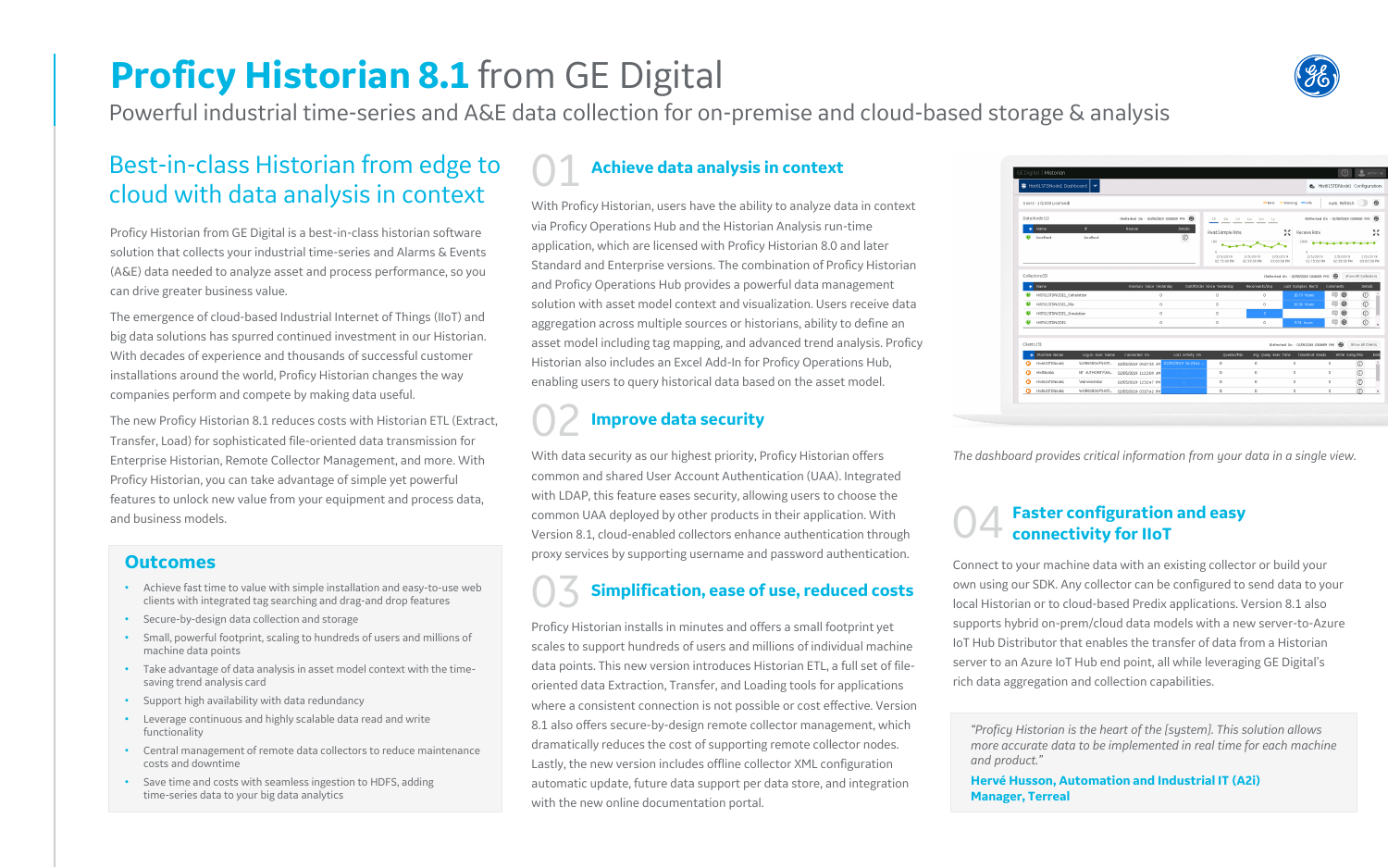# **Proficy Historian 8.1** from GE Digital

Powerful industrial time-series and A&E data collection for on-premise and cloud-based storage & analysis

## **Features**

- **Version 8.1**: Historian ETL Extract, Transfer, Load. Remote Collector Management – start, stop, restart collector, configure/deploy new collector instance. Other new features: Server-to-Azure IoT Hub Distributor, support for storage of Future Data, integration with documentation portal, username/password support for proxy-based authentication, offline collector XML configuration automatic update, and A&E enhancements
- **Version 8.0**: License for Proficy Operations Hub Server and HTML5 Historian Analysis run-time application (free with Proficy Historian Standard or Enterprise) with features including ability to define an asset model, tag mapping, and advanced trend analysis with annotations. Other new features: Excel Add-In for Proficy Operations Hub, common UAA service, APIs to track version information of collectors, Query Results API, Write Tag API, Rename Tag API, MQTT collector, and Java APIs
- Easily deployable mirrored architecture based on GE's U.S.-patented highly efficient and secure storage format
- Alarms & Events database, allowing retrieval of A&E in correlation to time-series data
- Intelligent system diagnostic engine and dashboard
- Browser-based central administrative console and trend client
- UAA/OAuth2 Java Web Token security model
- Multi-threaded for high performance
- Scales to millions of tags
- Predix cloud and other client connectivity
- Cloudera certified method to move and query data in HDFS / Hadoop to Parquet
- Public REST API and Java API

## **Hardware Requirements**

The following hardware requirements are not comprehensive. Please refer to the Getting Started Guide or GE Digital for complete requirements information related to your application.

- **Standard Historian Server – Minimum** 2.4 GHz clockspeed Intel Core i3 or i5 or i7 CPU or equivalent AMD Phenom CPU with 8 GB RAM for a 64-bit Historian Server; 80 GB free hard-drive space for the data archives, message files, buffer files, and log files used by the System; 100 Mbps TCP/IP compatible network interface adapter for network communication and certain I/O drivers.
- **Data Collector Node – Minimum** 2.0 GHz clock speed Intel Core i3 or i5 or i7 CPU or equivalent AMD Phenom CPU with 2 GB RAM; 40 GB of free hard-drive space to store buffered data; TCP/IP compatible network interface adapter for network communication and certain I/O drivers.
- **Microsoft Cluster Service – Minimum** 2.6 GHz clockspeed Intel Core i3 or i5 or i7 or Xeon or equivalent AMD Opteron CPU with minimum 8 GBRAM; 80 GB of local, free hard-drive space; 40 GB shared SCSI hard-drive (RAID preferred); Two 100Mbit TCP/IP-compatible network interface adapters for network communication and certain I/O drivers (One for public network, another for private network).

Note: The configuration of each server added to the cluster must be identical to the other servers in the cluster.

## **Software Requirements**

- Operating Systems (64-bit systems only for your Historian Server): Windows Server 2019, Windows Server 2016, Windows Server 2012 R2, Windows 8.1 and 10, Windows 10 IoT
- Microsoft Excel (32 bit & 64 bit) 2019 , 2016, 2013, 2010
- Browsers for Web Admin and Web Trend Tool Client Access: Chrome 39+, Firefox 46+ . Browsers for Historian Help: Chrome 39+, Firefox 46+, Microsoft Edge 40
- Web Server: Microsoft .NET Framework 4.5.2; Historian Client Tools 7.0 or greater; OLE DB, User API, and Historian Client Access Assembly

Hardware and software requirements are representative and may vary by customer deployment. Please consult the product documentation for more details.

Both your IT department and end users will love the ease of deployment, scalability, simplicity, and speed of getting the data and value out of Proficy Historian.

[LEARN MORE](https://www.ge.com/digital/applications/historian)

## **Other Information**

- Collectors: Calculation, CygNet, File, iFIX, MQTT, ODBC, OPC, OPC HDA, OPC UA Data Access, OSI PI (& OSI PI Distributor), Server-to-Server, Wonderware. Notes: To collect data from CIMPLICITY, you must use the Historian OPC collector with the CIMPLICITY OPC Server. See documentation for list of Bi-Modal Collectors. Majority of collectors can write to cloud.
- SOL Server 2012 SP3: SOL Server 2014 SP1 (E/S/P): SOL Server 2016 (E/S/P); SQL Server 2017 (E/S/P), SQL Server 2019
- VMware ESXi: 5.0 and above

| Proficy Historian             |  |  |  |  |  |  |  |
|-------------------------------|--|--|--|--|--|--|--|
| includes use of Proficy       |  |  |  |  |  |  |  |
| <b>Operations Hub's Asset</b> |  |  |  |  |  |  |  |
| Model mapping and             |  |  |  |  |  |  |  |
| Trend Analysis App for        |  |  |  |  |  |  |  |
| centralized data              |  |  |  |  |  |  |  |
| analysis in context.          |  |  |  |  |  |  |  |